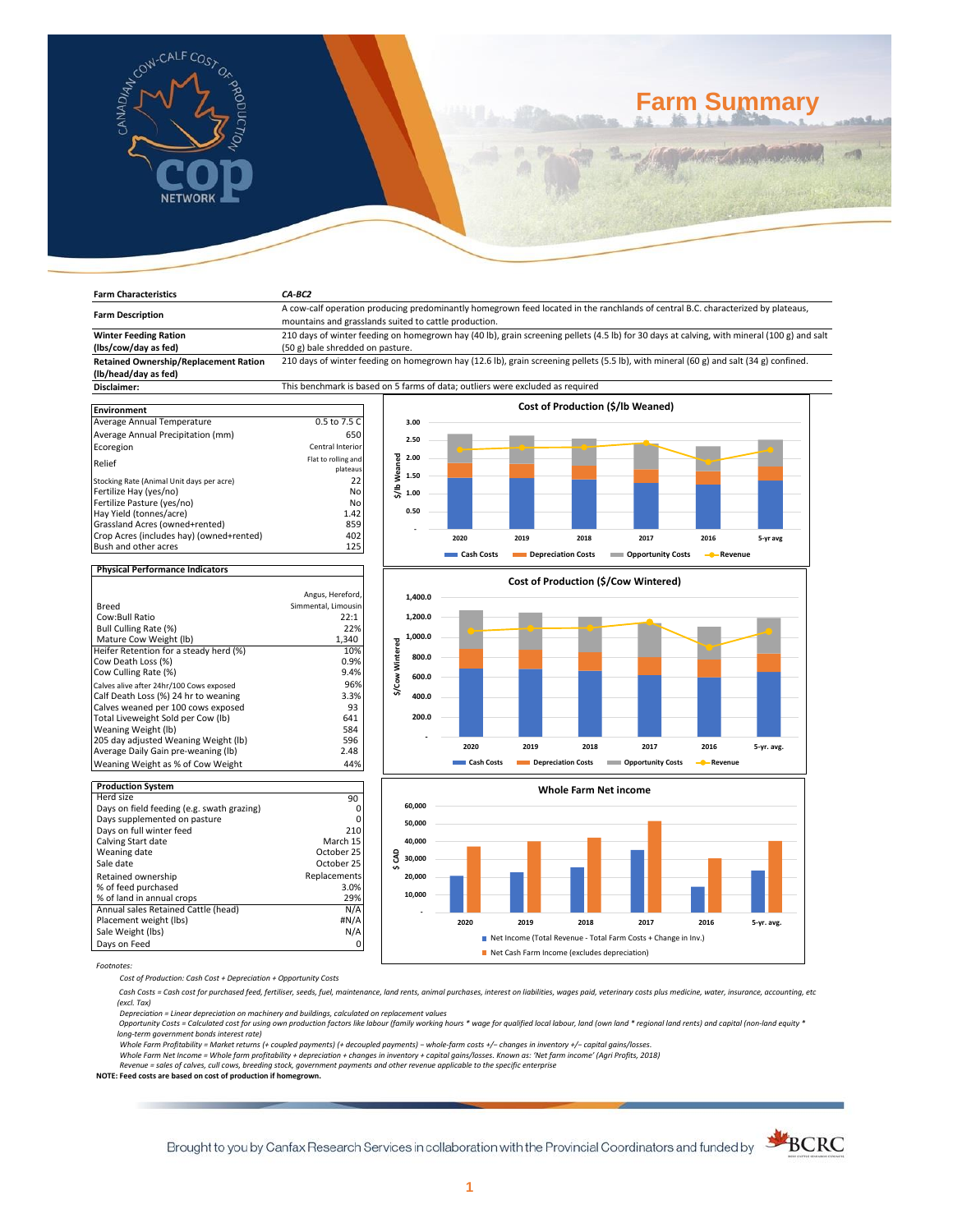## **Whole Farm Overview Page**

| Overview                                                       |                 |                                           |             |                 |                |        |            |
|----------------------------------------------------------------|-----------------|-------------------------------------------|-------------|-----------------|----------------|--------|------------|
| <b>Operation Maturity</b>                                      | Mature          |                                           |             |                 |                |        |            |
| <b>Herd Size</b><br>Paid Labour (hours)                        | 90<br>$\bar{a}$ | Beef Animals Sold from Retained Ownership |             |                 | N/A            |        |            |
| Unpaid Labour (hours)                                          | 1,256           |                                           |             |                 |                |        |            |
| Average wages - paid and unpaid (\$/hr)                        | 19.13           |                                           |             |                 |                |        |            |
| Revenue                                                        |                 | 2020                                      | 2019        | 2018            | 2017           | 2016   | 5-yr. avg. |
| <b>Market Revenue</b>                                          | 5-yr avg        | 95,571                                    | 98,038      | 98.436          | 103,681        | 80,877 | 95,321     |
| Cow-Calf                                                       | 95%             | 95,571                                    | 98,038      | 98,436          | 103,681        | 80,877 | 95,321     |
| Cash Crops                                                     | 0%              |                                           | ٠           |                 |                |        |            |
| <b>Retained Ownership</b>                                      | 0%              | ä,                                        |             |                 |                |        |            |
| <b>Government Payments</b>                                     | 0%              | ä,                                        |             |                 | $\overline{a}$ |        |            |
| Other Farm Revenue +                                           | 5%              | 4,503                                     | 4,506       | 4,506           | 4,507          | 4,502  | 4,505      |
| <b>Total Revenue</b>                                           | 100%            | 100,075                                   | 102,543     | 102,942         | 108,188        | 85,380 | 99,826     |
| Change in Inventory                                            |                 | 1,151                                     | (187)       |                 | ä,             |        | 193        |
| <b>Expenses</b>                                                |                 | 2020                                      | 2019        | 2018            | 2017           | 2016   | 5-yr. avg. |
| <b>Depreciation</b>                                            |                 | 17,709                                    | 17,302      | 16,666          | 16,263         | 15,971 | 16,782     |
| Machinery                                                      |                 | 6,510                                     | 6,293       | 5,930           | 5,743          | 5,625  | 6,020      |
| <b>Buildings</b>                                               |                 | 11,199                                    | 11,009      | 10,737          | 10,520         | 10,345 | 10,762     |
| <b>Overhead costs</b>                                          |                 | 37,648                                    | 38,349      | 37,709          | 34,570         | 33,161 | 36,287     |
| Land improvement                                               |                 | 5,354                                     | 5,346       | 5,183           | 4,989          | 4,857  | 5,146      |
| Machinery Maintenance                                          |                 | 11,774                                    | 11,570      | 11,093          | 10,813         | 10,536 | 11,157     |
| <b>Buildings Maintenance</b>                                   |                 | 1,350                                     | 1,369       | 1,342           | 1,276          | 1,241  | 1,316      |
| Contract labour                                                |                 |                                           |             | 2,118           | 2,027          |        | 2,126      |
| Diesel, Gasoline, Natural Gas                                  |                 | 2,282                                     | 2,214       |                 |                | 1,990  |            |
|                                                                |                 | 8,283                                     | 9,455       | 9,967           | 8,224          | 7,256  | 8,637      |
| Electricity                                                    |                 | 1,503<br>$\sim$                           | 1,471<br>ä, | 1,348<br>$\sim$ | 837<br>÷       | 990    | 1,230      |
| Water                                                          |                 |                                           |             |                 |                | $\sim$ |            |
| Farm insurance                                                 |                 | 3,850                                     | 3,735       | 3,572           | 3,420          | 3,357  | 3,587      |
| Disability and accident insurance                              |                 |                                           |             |                 | ä,             | $\sim$ |            |
| Farm taxes and duties                                          |                 | 865                                       | 839         | 803             | 768            | 754    | 806        |
| Advisor costs                                                  |                 | 646                                       | 627         | 599             | 574            | 563    | 602        |
| Accountant & legal fees                                        |                 | 225                                       | 218         | 209             | 200            | 196    | 210        |
| Phone & utilities                                              |                 | 1,061                                     | 1,053       | 1,033           | 1,010          | 994    | 1,030      |
| Other overhead costs                                           |                 | 454                                       | 451         | 442             | 432            | 426    | 441        |
| Wages, rent and interest payments                              |                 | 6,235                                     | 5,728       | 5,241           | 4,829          | 4,370  | 5,281      |
| Paid Labour                                                    |                 |                                           |             |                 |                |        |            |
| <b>Unpaid Labour</b>                                           |                 | 24,017                                    | 24,017      | 24,017          | 24,017         | 24,017 | 24,017     |
| Total land rents                                               |                 | 1,765                                     | 1,665       | 1,600           | 1,532          | 1,421  | 1,597      |
| Total Interest on debt                                         |                 | 4,469                                     | 4,063       | 3,641           | 3,298          | 2,949  | 3,684      |
| Cow-Calf                                                       |                 | 17,216                                    | 16,536      | 16,148          | 15,553         | 15,708 | 16,232     |
| Animal purchases                                               |                 | 1,886                                     | 1,886       | 1,886           | 1,886          | 1,886  | 1,886      |
| Purchased feed                                                 |                 | 8,111                                     | 7,687       | 7,630           | 7,478          | 7,683  | 7,718      |
| Other fixed and var. costs *                                   |                 | 7,218                                     | 6,962       | 6,632           | 6,188          | 6,139  | 6,628      |
| <b>Retained Ownership</b>                                      |                 | ä,                                        |             |                 |                |        |            |
| Animal purchases                                               |                 | ä,                                        |             |                 |                |        |            |
| Purchased feed                                                 |                 | ÷,                                        |             |                 |                |        |            |
| Other fixed and var. costs *                                   |                 | $\sim$                                    |             |                 |                | ٠      |            |
|                                                                |                 | 1,736                                     | 1,832       | 1,713           | 1,701          | 1,631  | 1,722      |
| Crop and forage<br>Seed                                        |                 | 1,524                                     | 1,622       | 1,507           | 1,499          | 1,433  | 1,517      |
| Fertilizer                                                     |                 |                                           |             |                 |                |        |            |
| Herbicide                                                      |                 |                                           |             |                 |                |        |            |
| Fungicide & Insecticide                                        |                 |                                           |             |                 |                |        |            |
| Irrigation<br>Contract labour                                  |                 |                                           |             |                 |                |        |            |
| Fuel costs (crop & forage)                                     |                 |                                           |             |                 |                |        |            |
| Other crop and forage                                          |                 | 212                                       | 210         | 206             | 201            | 198    | 205        |
| <b>Total Farm Costs (excludes unpaid labour)</b>               |                 | 80,543                                    | 79,747      | 77,478          | 72,915         | 70,841 | 76,305     |
| Cash Costs (Total Farm Costs - Depreciation)                   |                 | 62,834                                    | 62,445      | 60,812          | 56,652         | 54,870 | 59,523     |
| Depreciation & Opportunity Costs (including unpaid labour)     |                 | 41,727                                    | 41,319      | 40,684          | 40,280         | 39,988 | 40,799     |
| Total Economic Costs (cash, depr, opportunity)                 |                 | 104,560                                   | 103,764     | 101,495         | 96,932         | 94,858 | 100,322    |
| <b>Profits</b>                                                 |                 | 2020                                      | 2019        | 2018            | 2017           | 2016   | 5-yr. avg. |
| Net Income (Total Revenue - Total Farm Costs + Change in Inv.) |                 | 20,682                                    | 22,609      | 25,464          | 35,273         | 14,539 | 23,714     |
| Net Cash Farm Income (excludes depreciation)                   |                 | 37,238                                    | 40,093      | 42,124          | 51,528         | 30,507 | 40,298     |

ᵻ Other Farm Revenue includes: Other enterprises, capital gains and losses as well as calculated interest on savings based on the models previous year profits.

\*Other fixed and var. costs includes: veterinary, medicine, maintenance and spare parts, and other/miscellaneous



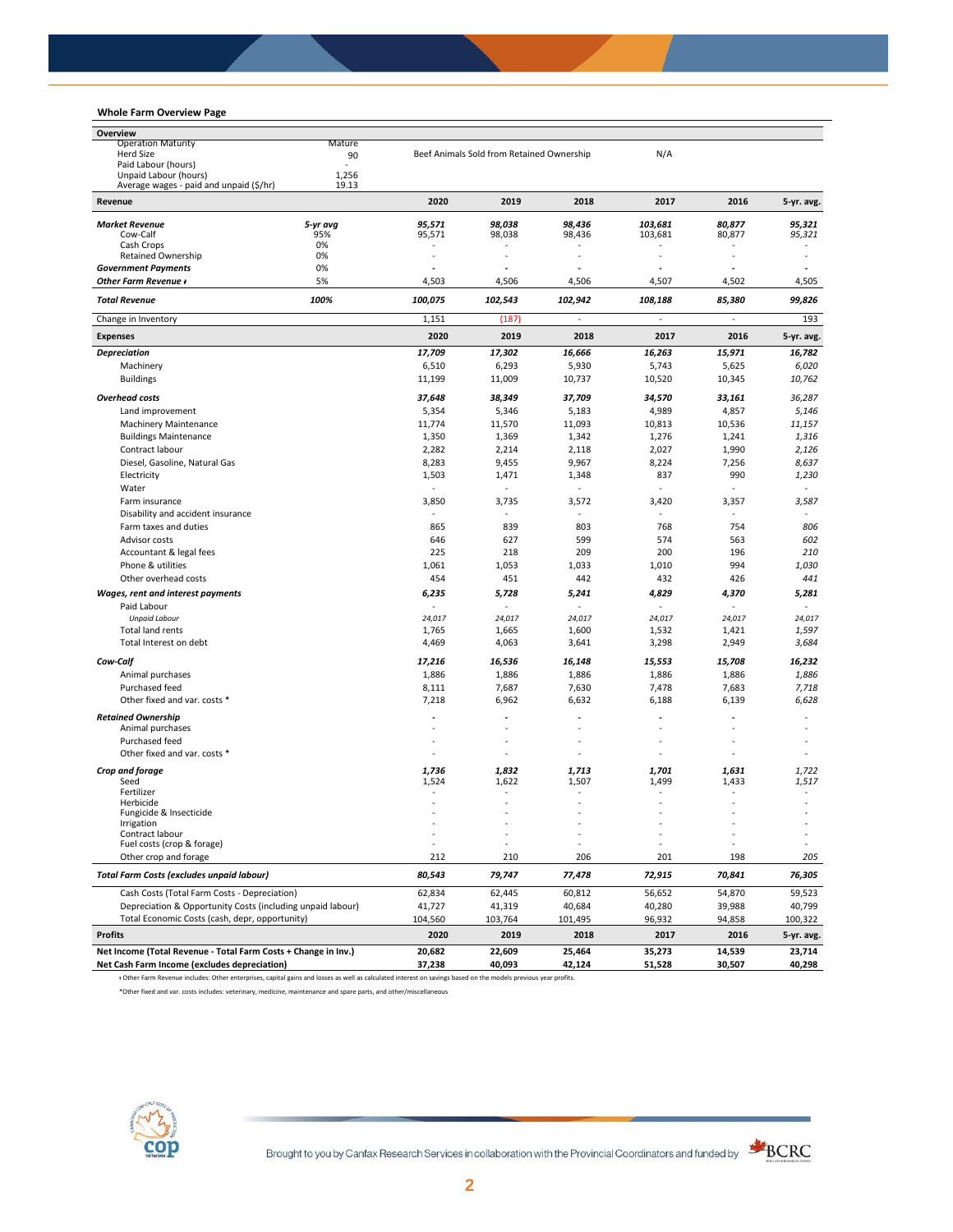| Cow-Calf Enterprise (\$/Cow Wintered)                    | 2020                     | 2019    | 2018                     | 2017          | 2016                     | 5 yr. avg.               |
|----------------------------------------------------------|--------------------------|---------|--------------------------|---------------|--------------------------|--------------------------|
| Cows Wintered *                                          | 90                       | 90      | 90                       | 90            | 90                       | 90                       |
| Average male and female calf price (\$/head)             | 1,151                    | 1,172   | 1,182                    | 1,240         | 933                      | 1,136                    |
| <b>REVENUE</b>                                           | $\overline{a}$           | L.      | $\overline{a}$           | ÷             | L.                       |                          |
| Cow Calf                                                 | 1,062                    | 1,089   | 1,094                    | 1,152         | 899                      | 1,059                    |
| Cull animals and slaughter receipts                      | 117                      | 127     | 123                      | 135           | 133                      | 127                      |
| Breeding livestock receipts                              | ÷.                       | ä,      | ÷.                       | ÷.            | ÷.                       | ÷                        |
| Calf Sales and transfer to retained ownership enterprise | 944                      | 962     | 970                      | 1,017         | 766                      | 932                      |
| Government payments                                      | ÷,                       | ÷,      | $\ddot{\phantom{1}}$     | $\sim$        | ÷,                       | $\bar{a}$                |
| Other returns                                            | ٠                        | ä,      | $\overline{\phantom{a}}$ | $\sim$        | $\sim$                   | $\overline{\phantom{a}}$ |
| <b>Total Cow-Calf Revenue</b>                            | 1,062                    | 1,089   | 1,094                    | 1,152         | 899                      | 1,059                    |
| <b>VARIABLE COSTS</b>                                    | $\overline{\phantom{a}}$ | L.      | $\mathbb{Z}^2$           | $\mathcal{L}$ | $\overline{\phantom{a}}$ | $\omega$                 |
| Animal purchases                                         | 21.0                     | 21.0    | 21.0                     | 21.0          | 21.0                     | 21                       |
| Feed (purchase feed, fertiliser, seed, pesticides)       | 168.9                    | 165.2   | 161.4                    | 157.4         | 157.5                    | 162                      |
| Machinery (maintenance, depreciation, contractor)        | 228.5                    | 223.1   | 212.7                    | 206.5         | 201.7                    | 214                      |
| Fuel, energy, lubricants, water                          | 109.2                    | 121.3   | 124.9                    | 100.3         | 90.8                     | 109                      |
| Vet & medicine                                           | 22.0                     | 18.9    | 17.2                     | 16.3          | 15.8                     | 18                       |
| Other inputs cow calf enterprise                         | 76.1                     | 76.1    | 74.1                     | 70.3          | 69.5                     | 73                       |
| Labour                                                   |                          |         |                          |               |                          |                          |
| Paid Labour                                              | $\overline{\phantom{a}}$ | ÷,      | ÷,                       | ÷.            | ÷,                       |                          |
| Unpaid Labour                                            | 266.9                    | 258.9   | 247.6                    | 237.1         | 232.6                    | 249                      |
| <b>Total Variable Costs</b>                              | 892.6                    | 884.4   | 858.9                    | 808.9         | 788.9                    | 847                      |
| <b>CAPITAL COSTS</b>                                     |                          |         |                          |               |                          |                          |
| Insurance, taxes                                         | 52.6                     | 51.0    | 48.8                     | 46.8          | 45.5                     | 49                       |
| Buildings (maintenance, depreciation)                    | 139.4                    | 137.5   | 134.2                    | 131.1         | 128.7                    | 134                      |
| Land Cost                                                | $\blacksquare$           | ä,      |                          |               |                          |                          |
| <b>Rented Land</b>                                       | 19.6                     | 18.5    | 17.8                     | 17.0          | 15.8                     | 18                       |
| Own Land                                                 | 62.0                     | 58.9    | 56.8                     | 54.6          | 49.9                     | 56                       |
| Capital Costs                                            | L.                       | ÷,      |                          | $\sim$        | ÷.                       |                          |
| Liabilities                                              | 47.5                     | 43.2    | 38.7                     | 35.1          | 31.0                     | 39                       |
| Own capital                                              | 57.1                     | 54.7    | 51.7                     | 49.0          | 45.7                     | 52                       |
| <b>Total Capital Costs</b>                               | 378.3                    | 363.8   | 348.1                    | 333.7         | 316.7                    | 348                      |
| <b>COSTS</b>                                             |                          |         |                          |               |                          |                          |
| Cash Costs                                               | 688.0                    | 683.5   | 665.6                    | 621.2         | 599.9                    | 652                      |
| <b>Depreciation Costs</b>                                | 196.8                    | 192.2   | 185.2                    | 180.7         | 177.5                    | 186                      |
| <b>Opportunity Costs</b>                                 | 386.0                    | 372.5   | 356.2                    | 340.7         | 328.3                    | 357                      |
| <b>Total Production Costs</b>                            | 1,270.8                  | 1,248.2 | 1,206.9                  | 1,142.5       | 1,105.6                  | 1,195                    |
| <b>Profits</b>                                           | 2020                     | 2019    | 2018                     | 2017          | 2016                     | 5-yr. avg.               |
| Short-term profit (cash costs)                           | 373.9                    | 405.8   | 428.2                    | 530.9         | 298.8                    | 407                      |
| Medium-term profit (cash + depreciation)                 | 177.1                    | 213.5   | 243.0                    | 350.2         | 121.3                    | 221                      |
| Long-term profit (cash + depreciation + opportunity)     | (208.9)                  | (158.9) | (113.2)                  | 9.5           | (207.0)                  | (136)                    |
|                                                          |                          |         |                          |               |                          |                          |

\*Model Maintains a stable herd size

Costs and revenue are reported for a calendar (e.g. January to December). It reflects revenue and expenses that a producer experiences over that period. Producers who want a cash flow analysis typically use a calendar or agricultural year. This method is often preferred by lenders when getting evaluated for a line of credit or a loan. The model maintains a stable herd, retention rates were adjusted to ensure that

C<mark>ash Costs</mark><br>Cash costs are the outlays over the course of the year, including machine repairs, paid labour, costs of feed production, and purchased feed. CDN COP Network bases cash costs on actual costs of production. Agr market value for some cash costs, including feed.

The cost of producing the feed on-farm and the purchased feed costs as used in that year to reflect the experience and situation of producers. Production inputs, land and any purchased feeds utilized that year are included model. Below are the included costs for feed production:

moder.outwhat was made used to receip would continuour.<br>**Feed:** Calculated as feed cost (purchase feed + fertilizer, seed and pesticides for own feed production) + machinery cost (machinery maintenance + depreciation + con rents paid + opportunity cost own land)

**Land:** separated into owned and rented land, includes both crop and pastureland. Land costs = Rents paid + calculated land rents for own land (opportunity cost).

By using the cost of land, the advantage that mature operations have is clearly shown as their cost structure is lower when l and has been fully paid off.

### **Allocation**

Generic allocation uses percent revenues from each commodity to cover overheads and utilizes accounting data for the overhead costs. This takes the approach that overheads and fixed costs will be covered by something grown commodities grown. It should be recognized that as commodity prices fluctuate and revenues to each enterprise fluctuate, the shifting shares will change the cost structure for each enterprise from year to year.

## **Depreciation**

Depreciation on buildings and machinery is a non-cash cost that reveals the ability of the farm to continue operating if an asset needs replacement. Differences in depreciation costs between AgriProfit\$ and the CDN COP Network primarily comes from the use of specific (AgriP rofit\$) versus generic (CDN COP Network) allocation. Where generic allocation results in machine

#### **Opportunity Costs**

Provincing COSS are the non-cash costs that reveal the opportunity of using different resources. These costs can include Unpaid labour, renting out land, the opportunity of selling or buying feed production, and return to capital.

required.<br>Land: The Opportunity costs of land are the rents for new contracts if the farm rents out owned land. It reflects the future cost of renting land. If the producers' profits of utilizing the land outweigh the prof utilizing owned land for production should be preferred and vice-versa.<br>**Labour:** The opportunity costs of labour are the calculated wage for family labour, either off-farm salary or farm manager salary. It is important to

same type of labour.

**Capita**l: The opportunity cost of capital is the interest rate for long-term government bonds multiplied by the equity without land (values of machines, buildings, livestock, circulating capital, less total loans). If the

#### **Unit Reported**

Often cow-calf COP is expressed as dollars per cow wintered (\$/cow wintered) which adjusts the calf price per head for the number of calves sold per 100 cows. When evaluating overall cost structure to identify areas for<br>im

however..export of the structure with the structure of the break-even cost. allowing them to compare with posted market prices for their calves' average weight category. This break-even price will depend on the percentage weaned that year from the cow herd. The higher percent weaned, the lower per pound the break -even price will be.



Brought to you by Canfax Research Services in collaboration with the Provincial Coordinators and funded by